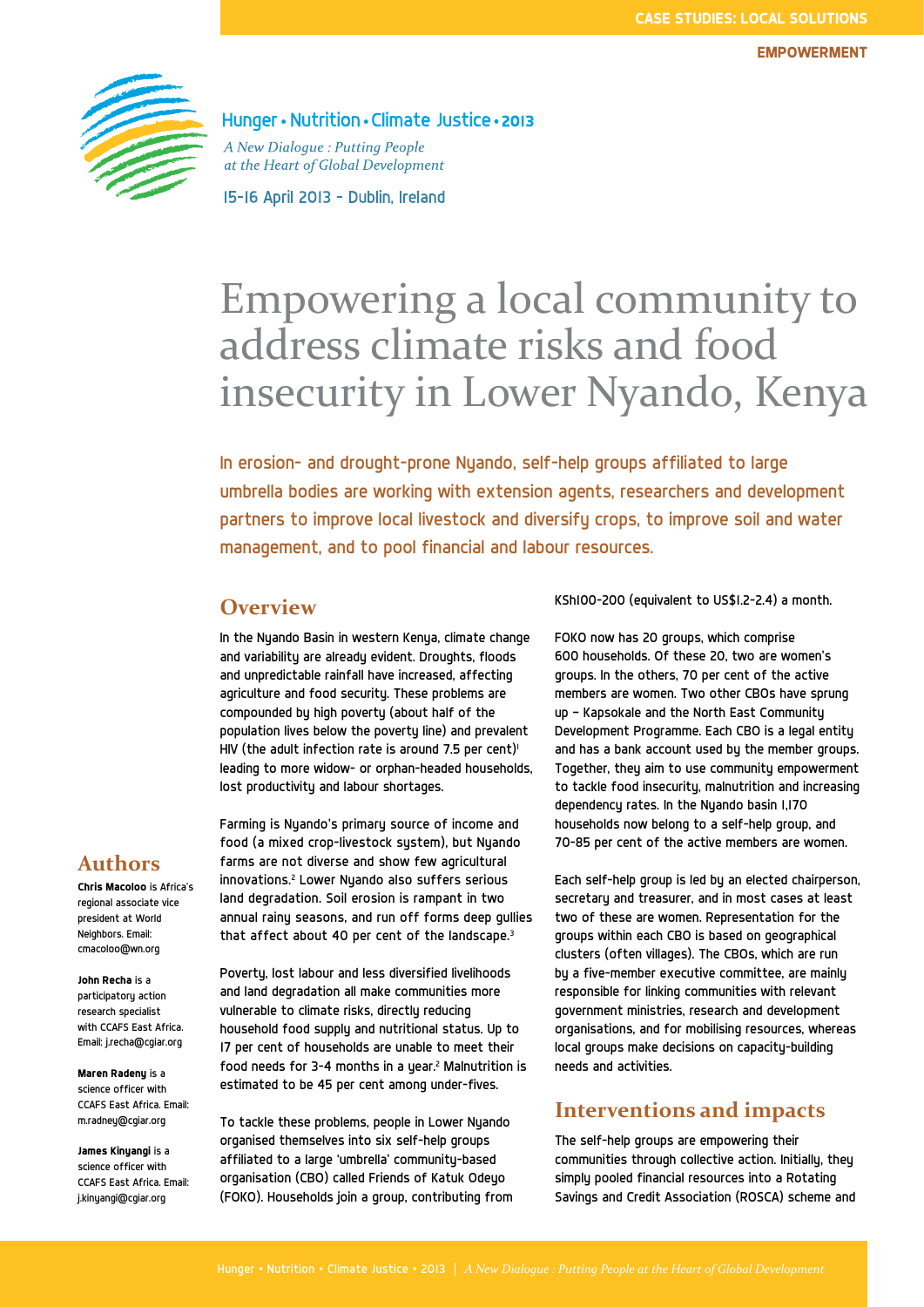#### **EMPOWERMENT**

pooled labour (especially for planting and harvesting) based on principles similar to share-cropping. While this particularly helped widow- and orphan-headed households with subsistence food production and supply, many still relied on food aid during droughts. And limited access to improved farm inputs or better agronomic techniques meant food insecurity, malnutrition and land degradation persisted.

Consequently, farmers in Nyando have begun working with research development partners and government extension agents to test a portfolio of promising climate change adaptation, mitigation and risk management interventions. The main partners include the CGIAR Research Programme on Climate Change, Agriculture and Food Security (CCAFS), World Neighbors, the Swedish Cooperative Centre's Vi Agroforestry programme, the Kenya Agricultural Research Institute (KARI) and the Kenya Ministries of Livestock Development and Agriculture. Each contributes their expertise to specific interventions, integrating these within existing community institutions and organisations.

#### **Diversifying livelihoods**

Livelihood diversification empowers households, giving them a range of livelihood options to draw on, making them more food and income secure. Interventions in Nyando include beekeeping, improved small livestock production (goats, sheep and poultry) and crop diversification with improved agronomic practices.

**Improved beekeeping.** A participatory process identified beekeeping as a livelihood diversification option. Traditionally, beekeeping was labour intensive and dangerous, using hollowed out log hives to attract bees. Harvesting excluded women and fostered a fear of handling bees within the community. Average yields were very low, about 5kg of honey per beehive per year compared to a potential yield of 90kg.

In 2009, the Ministry of Livestock Development and World Neighbors started working with five of FOKO's self-help groups. The partnership introduced improved beehives, and trained farmers to be more productive beekeepers. Now, 15 beekeeping groups have spread across seven villages affiliated to the three CBOs, with 175 beehives between them. Three of the 15 are women's groups, while the other 12 have 70 per cent active women members. Eight artisans are now trained and equipped to build affordable theft-resistant hives, and shared learning is empowering farmers to exchange knowledge within and across self-help groups. Average honey yield now ranges from 10kg per beehive per harvest. Harvesting is three times a year, with potential for

up to six harvests a year.

**Improved livestock.** From late 2011, CCAFS has been collaborating with World Neighbors, Vi Agroforestry and Kenya's Ministry of Livestock Development to work with farmers to improve productivity of small livestock. Small livestock (sheep, goats and poultry) is less labour intensive than cattle and gives women more control over livestock management and income.

The Ministry's extension services help farmers improve management practices including animal healthcare. Through the partnership, 16 communitybased animal health workers, or 'para-vets', have been trained across the three CBOs. World Neighbors is identifying and sourcing improved breeds. Sixty faster maturing Gala goats and 10 Dorper sheep are being cross-bred with indigenous breeds.

Poultry improvement focuses on early maturing and disease-resistant indigenous chicken. About 400 improved local chickens were sourced from a government programme and distributed to 100 farmers. The total population of these chickens is now probably over 3,000. With improved housing practices, they mature two months earlier than conventional free-range chicken.

Overall, about 120 households in Nyando are now benefiting from interventions on small livestock. Of these households, 70 per cent are headed by women.

**Crop diversification.** CCAFS, KARI and the Ministry of Agriculture are working to empower farmers to manage climate risk through a combination of crop diversification and improved practices. They are introducing sorghum, pigeon peas, cowpeas, green grams and sweet potatoes to supplement the traditional maize, cassava and bean staples.

More than 250 households are using improved agronomic practices and KARI has started on-farm multiplication of an improved cassava variety (MH95/0183) that resists mosaic virus.

Youth are particularly involved in horticulture. About nine youth groups (not affiliated to the three CBOs) and 20 individual farmers are intensively growing onions, tomatoes, butternuts and watermelons. Average yields per acre range from 500kg for onions to eight tonnes for watermelon.

#### **Mitigation interventions**

Agro-forestry, land and water management are among the mitigation interventions employed to reduce greenhouse gas emissions in Nyando basin. The partnership has supported 22 tree nurseries, some owned by the self-help groups (more than half of all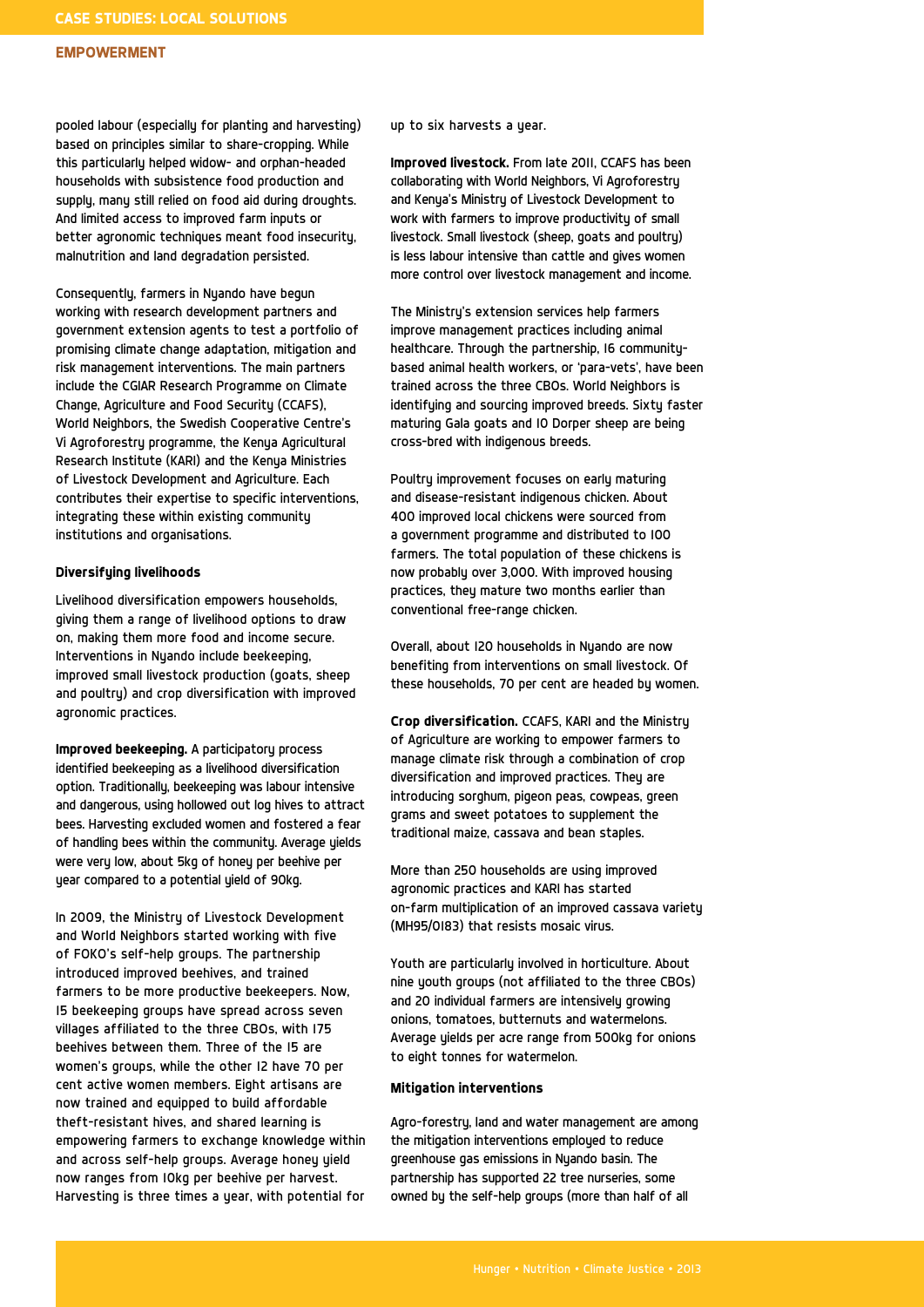## **EMPOWERMENT**



*Crop diversification can help manage climate risk* 

> the nurseries are female-owned). More than 50,000 high-quality tree seedlings have been produced, each worth KSh10-20. About 23,500 multipurpose trees have been planted in homesteads with a 75 per cent survival rate and the local community is establishing a two acre demonstration woodlot.

To improve soil moisture retention and reduce erosion, the Ministry of Agriculture is working with farmers to promote contour farming and terracing, composting and conservation agriculture. Collectively, community members have also financed and built 40 new water storage 'pans' and rehabilitated 12 others.

**Box 1.** John Obuom is one of 35 'champion farmers' within the Nyando Basin and a member of the Kowalla self-help group. Champion farmers practice sustainable intensification and proactively try new technologies. John's three acre farm has three water pans and a woodlot. He owns a manual pump and pipes for irrigation, and receives advice and support from extension agents for improved agronomic practices. In the short rainy season he grows maize, green grams, kales, tomatoes, butternuts and indigenous vegetables. He also grows perennial crops such as cassava, sweet potatoes, bananas and pawpaws. His livestock include improved dairy and beef goats, poultry and beekeeping. In future, he plans to reinvest in a dairy cow.

## **Building resilience**

Through group savings and support from development organisations, the self-help groups affiliated to FOKO and NECODEP CBOs have established an agricultural supply shop at FOKO's resource centre along the Kisumu-Kisii highway. It offers farmers high quality inputs, affordable prices, advice and information and credit (for members of the CBOs). The shop seeks to make about 5 per cent profit and gets advice on the types and quality of the inputs to be stocked for every season from the Ministries of Agriculture and Livestock.

And Nyando farmers have built on earlier community saving and credit schemes, in partnership with Vi Agroforestry and World Neighbors. The three CBOs — FOKO, NECODEP and Kapsokale — each has capital of at least KSh250,000 (US\$3,000) that provides loans for self-help group members to invest in farming and other income generating activities. The scheme has made loans totalling KSh1,250,000 (US\$15,000) to Nyando households in the past 12 months.

# **Main achievements and challenges**

Nyando's multi-stakeholder approach shows how research, development partners, extension agents and communities can work together towards a common outcome.

Community groups working with World Neighbors and the Ministries of Agriculture and Livestock